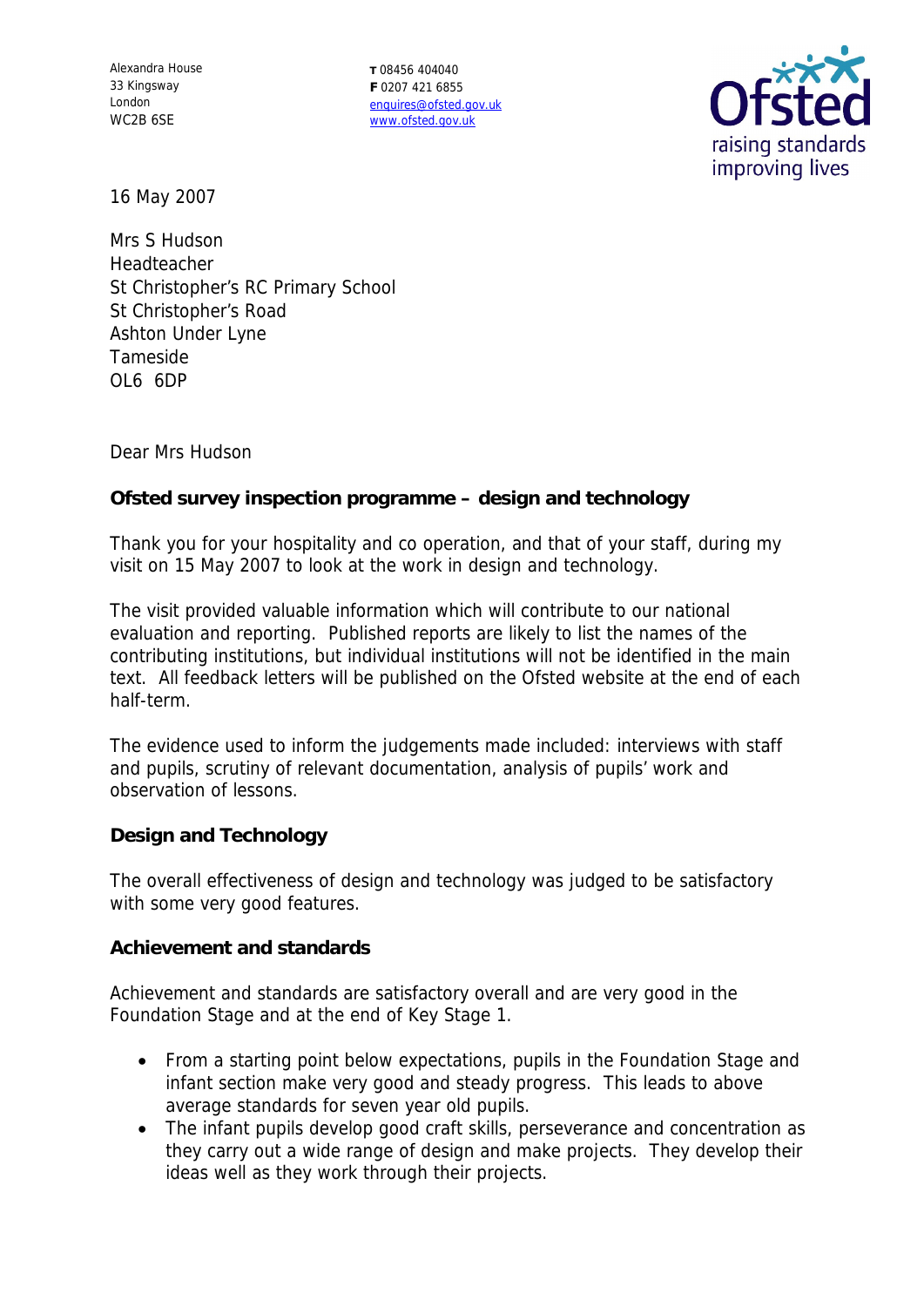- Progress in Key Stage 2 is patchy. It is good in two of the classes but has been weak in the other classes in recent months due to staffing difficulties and a lack of coverage of the subject. Standards are good in some of the projects, for example the money container seen being designed in Year 4 where pupils achieved well as they solved a variety of technical problems whilst modelling their ideas. In Year 6, the lighthouse project gives pupils good opportunities to apply and develop their knowledge of electrical circuitry learned in science.
- However, little D&T has been taught in Years 3 and 5 recently. This and the rather restricted coverage of resistant materials and systems and control throughout Key Stage 2 reduces standards and achievement to satisfactory overall.
- The use of technical vocabulary is not sufficiently well developed.
- Pupils with SEN generally make good progress in the curriculum they are taught.

**Quality of teaching and learning**

The quality of teaching and learning is satisfactory overall, with some good and some excellent aspects.

- The teaching seen in the two lessons observed ranged from good to excellent.
- The assembly to celebrate pupils' work on the Victorians and their creation of Victorian toys was highly effective in celebrating a worthwhile and interesting project.
- Teachers overall have good or excellent general teaching skills. In D&T, these shine through where they have sufficiently advanced subject expertise. This is good within the younger classes but variable in the older classes. There has been a clear lack of in-service training to cover the more technically demanding aspects of systems and control and resistant materials.
- Planning is excellent for the younger classes and sound overall, but it is patchy in Key Stage 2.
- Resources for D&T are well used, but for the older pupils they are modest in scale and there is insufficient resourcing for the more 'high tec' elements of the subject, especially systems and control, computer aided designing (CAD) and resistant materials.
- Teaching space is adequate and very well organised.
- Pupils are overwhelmingly enthusiastic about D&T.
- Assessment is under developed among older classes.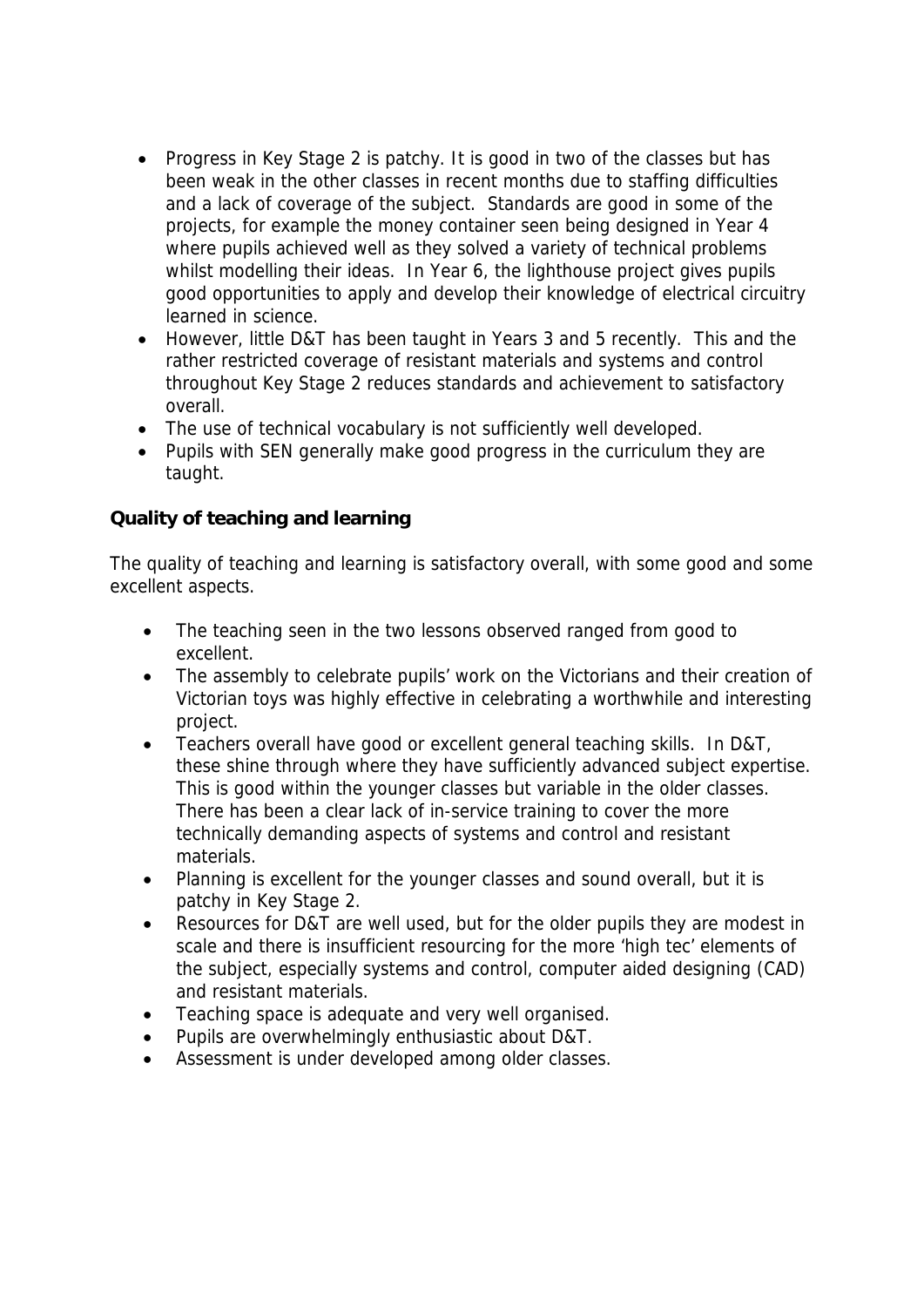## **The quality of the curriculum**

The quality of the curriculum is satisfactory overall with some very good features.

- The new 'skills based' curriculum is well developed for the Foundation Stage and Key Stage 1 classes. The content of D&T is well covered through the varied range of design and make projects carried out. Links between subjects are giving real and lively contexts for pupils to design and make functioning products.
- In Key Stage 2, there are gaps in coverage especially in systems and control and resistant materials.

**Quality of Leadership and management**

Leadership and management of D&T are good.

- The school is a well managed and orderly community in which D&T has a secure place and status within the curriculum.
- The experienced D&T co-ordinator has a good understanding of the subject and of how to ensure that it is properly covered in the various year groups of the school.
- Curriculum planning is thorough and this ensures a balanced and satisfactorily deep coverage.
- The school's self evaluation is frank and accurate. Useful annual reports on the subject are produced and discussed with you, leading to specific improvement where necessary.
- Resourcing is adequate and well organised, but the school does not yet make use of the more sophisticated materials and techniques found in schools where provision for D&T is good.

## **Inclusion**

Inclusion within D&T is good. Pupils of all ages and abilities and both genders are enabled to make sound progress by the inclusive planning and teaching.

**Areas for improvement, which we discussed included:**

- strengthen the teaching of D&T in Years 3 and 5
- improve the balance in the teaching of the subject, especially in Years 3-6, through in-service staff training to ensure proper coverage of resistant materials, electrics, systems and control and CAD
- as finances permit, enhance resources for the teaching of resistant materials, electrics, systems and control and CAD
- as the skills-based curriculum develops, ensure that the National Curriculum Programme of Study for D&T is rigorously covered.